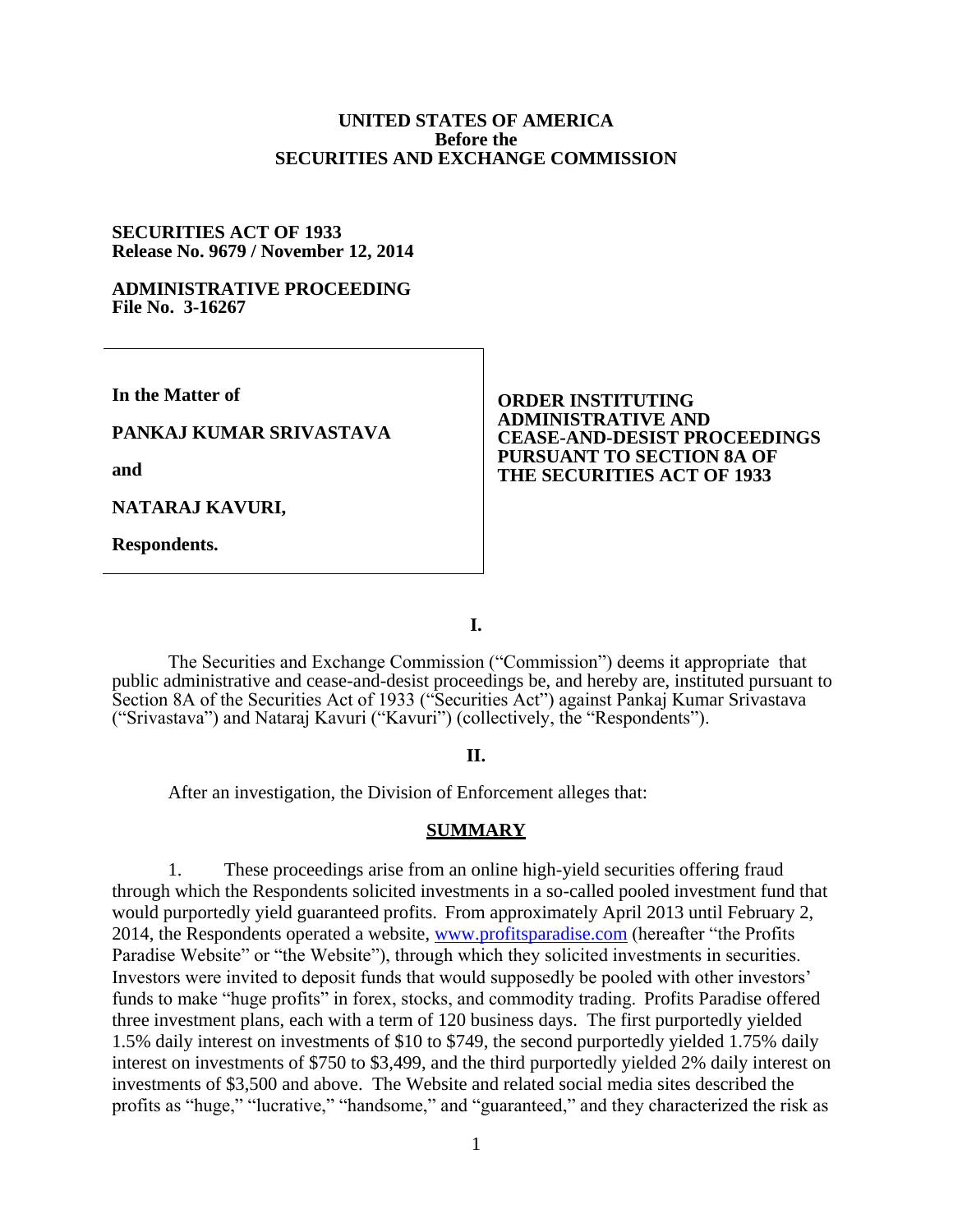"minimal." These claims of guaranteed profits were false. The offering also was structured in such a way that, under certain conditions, investors could never recover their principal investments.

2. The investments offered by Profits Paradise had the hallmark of a type of highly suspicious offering called a high-yield investment program ("HYIP"). According to the Commission's investor protection website at www.investor.gov, "The hallmark of a HYIP scam is the promise of incredible returns at little or no risk to the investor…. If you are approached online to invest in one of these, you should exercise extreme caution – it is likely a fraud."

3. Srivastava, a software engineer turned Internet marketer, directed the scheme. At Srivastava's request, his friend Kavuri took the lead in designing and marketing the Profits Paradise Website. In addition to the Website, Srivastava and Kavuri utilized Facebook, YouTube and other social media in an effort to attract investors. In conducting the fraud, the Respondents disguised their identities, including by communicating under pseudonyms. Based on this conduct, Srivastava and Kavuri violated Securities Act Sections 17(a)(1) and (3).

# **A. RESPONDENTS**

4. Srivastava, a resident of Mumbai, India, is an Internet marketer who created the Profits Paradise Website. Srivastava also ran the Internet marketing businesses associated with the websites www.unitedpaycheck.com and www.revenuetimes.com. Until May 2014, Srivastava maintained a personal website at www.pankajsrivastava.com. To conceal his identity while conducting the Profits Paradise fraud, Srivastava used the pseudonym "Paul Allen."

5. Kavuri, a resident of Hyderabad, India, is employed at a multinational software company and played a leading role in designing and marketing the Profits Paradise Website. Concealing his identity while conducting the Profits Paradise fraud, Kavuri used the pseudonym "Nathan Jones." Kavuri admitted that he did so at Srivastava's request.

# **B. BACKGROUND**

6. Srivastava, trained as a software engineer, was previously employed at Tata Consultancy Services ("Tata"), a multinational information technology service, consulting and business solutions company headquartered in India. Kavuri, too, worked at Tata, where the two became acquainted. In 2005, Srivastava began a career as an affiliate marketer and worked for www.quixtar.com in Minneapolis, Minnesota. In 2007, he returned to India and became a fulltime Internet marketer.

7. By November 2012, Srivastava was conducting his own Internet marketing business, called United Paycheck, through the website www.unitedpaycheck.com. Kavuri assisted Srivastava in conducting United Paycheck's business. By February 2013, United Paycheck's business was failing and Srivastava created other Internet businesses, one of which was Profits Paradise.

# **C. SRIVASTAVA AND KAVURI CREATED PROFITS PARADISE**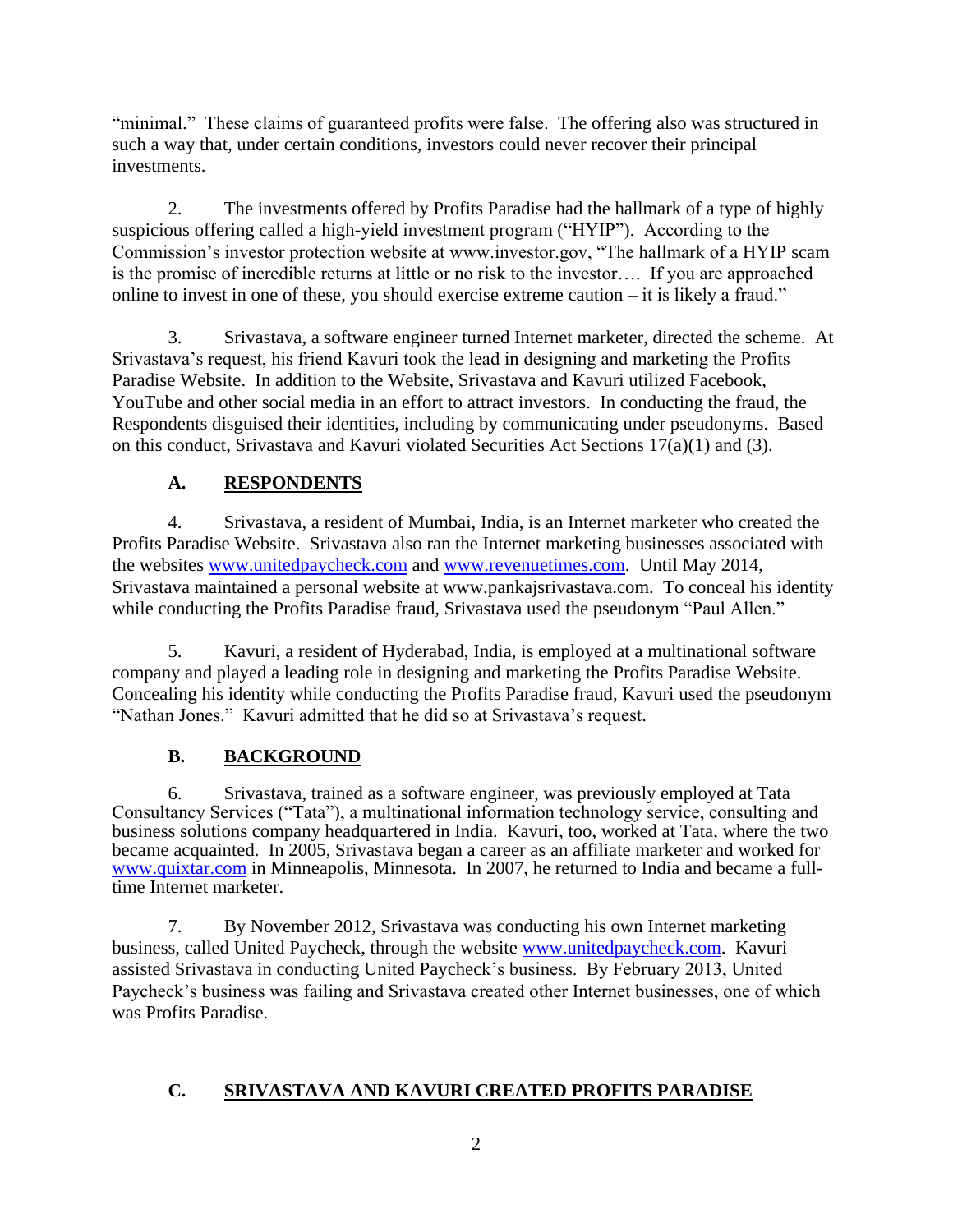8. On February 1, 2013, Srivastava directed the Uttar Pradesh, India office of a company that provides web design and other services (hereafter, the "web designer") to register the domain name www.profitsparadise.com, and paid the web designer for its services. He gave the web designer a detailed explanation of the concept of Profits Paradise.

9. Following Srivastava's instruction, on or about February 2, 2013, the web designer registered the domain name www.profitsparadise.com through GoDaddy.com, LLC. In doing so, the web designer provided GoDaddy with the following identifying information supplied by Kavuri:

| <b>Registrant Name</b> | <b>Registrant Address</b>            | Registrant<br><b>Telephone Number</b> | <b>Registrant Email</b> |
|------------------------|--------------------------------------|---------------------------------------|-------------------------|
| Jane Roe               | 300 Boylston Ave.<br>E., Seattle, WA | 866-564-3789                          | janeroe032@gmail.com    |
|                        | 98102                                |                                       |                         |

Jane Roe is a fictitious name, and there is no connection between Profits Paradise and the dwelling at 300 Boylston Ave E., in Seattle, Washington, or its residents. The telephone number provided to GoDaddy is a toll-free number for a conference call center that is unrelated to Profits Paradise, and the Internet Protocol ("IP") addresses from which janeroe032@gmail.com was routinely accessed were located in India, not Seattle.

10. Kavuri disguised Profits Paradise's physical location by providing the false "whois" data, indicating that Profit Paradise's operations were within the United States when they were not.

11. To register a domain name, registrants must provide their full name, postal address, e-mail address, telephone number, and fax number (if available) for publicly searchable "whois" purposes, and certify that they have provided accurate and reliable contact details. Publicly available "whois" searches are designed to allow members of the public to discover who has registered a domain name and where to find them. Conducting a "whois" search for the Profits Paradise Website yielded the pseudonym "Jane Roe," the Seattle address that is unrelated to the Website, and the telephone number for a conference call center that is also unrelated to the Website. By supplying this fictitious information, Kavuri effectively prevented members of the public from discovering who was responsible for the Website.

12. The phony name and address served a dual purpose. In addition to concealing the fact that Srivastava and Kavuri were behind the Website, the domain name registration to Jane Roe at a Seattle address was meant to attract American investors. Additionally, to create the illusion that mainly American investors were visiting the Profits Paradise Website, Srivastava instructed the web designer to ensure that the "Alexa detail" showed the Website's "rank in the United States" rather than its "rank in India." "Alexa" refers to a website (www.alexa.com) that ranks other websites, by country, based on the amount of Internet traffic directed to the website.

13. Once the Profits Paradise domain name was registered, Srivastava began using the fictitious name Paul Allen with the email address unitedforex $\overline{47}$  @gmail.com to disguise his association with Profits Paradise. He instructed Kavuri to "use this email ID for any further communications." At Srivastava's request, Kavuri used the fictitious name Nathan Jones, which was associated with the email address coolblu49@gmail.com.

14. By late February 2013, online payment processor accounts were opened to receive investor funds. On February 23, 2013, Srivastava provided the web designer with the account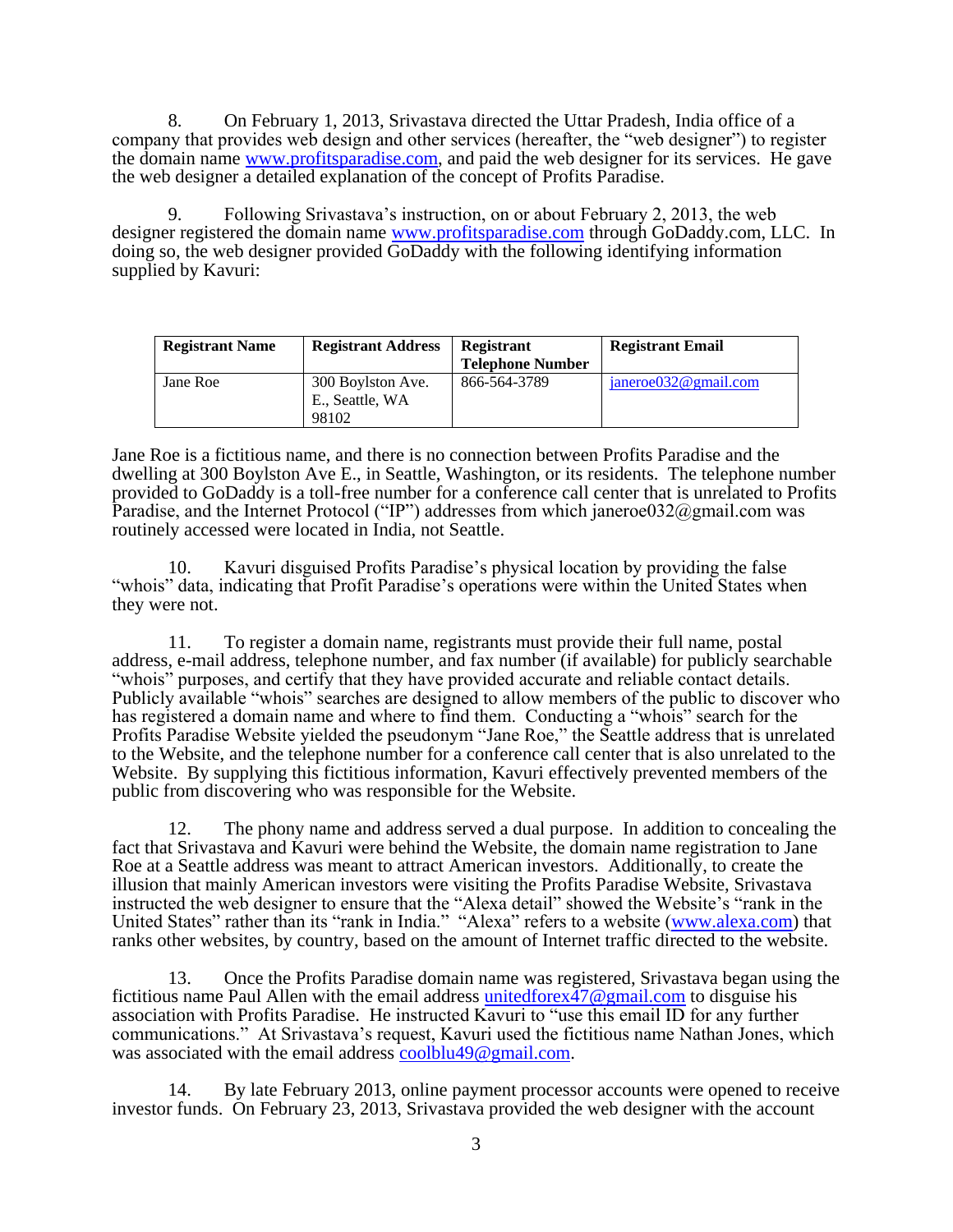numbers, and related information, for three Profits Paradise accounts at the payment processor Liberty Reserve. He also provided the web designer with information concerning a Profits Paradise account at another payment processor, Perfect Money. Kavuri directed the web designer to integrate the payment processor links into the Profits Paradise Website. On May 21, 2013, Srivastava provided the web designer with details for "Profits Paradise Testing accounts" at Perfect Money, Liberty Reserve, and another payment processor, EgoPay. In addition to providing the account information to the web designer, Srivastava indicated: "I have transferred 20\$ [sic] to each account."

15. Kavuri played the lead role in developing the content for the Profits Paradise Website. On February 3, 2013, he sent Srivastava the first page of the Website. Over the next two months, Kavuri sent content for the Website to Srivastava and the web designer, including a version of the Website he sent on March 1, 2013, and an email he sent later that day with "Plan details." The three plan details promised: daily returns of 1.5% on an investment of \$10-\$750 (for a total return on investment of 180%); daily returns of 1.75% on an investment of \$750- \$3,500 (for a total return on investment of 210%); and daily returns of 2% on an investment of \$3,500 and above (for a total return on investment of 240%) (hereinafter the "Plan Details"). Kavuri directed the web designer to "[u]se the numbers accordingly" and also wrote: "And compounding as we discussed earlier. Please call me if you need any clarification."

16. On March 1, 2013, under the subject line "About Profit [P]aradise business" Srivastava circulated key descriptive text for the Website that he and Kavuri had received earlier that day from an individual assisting them:

> Profits Paradise is an investment management company that deals in multiple financial sectors. The current economic instability in the world makes it imperative to look for stable sources of income that provide guaranteed profits on your investment. Here's where we come in.

> It is a known fact that massive profits require massive investment capital which is out of the reach of the average small investor. Not anymore. We at Profits Paradise allow investors to join in with small amounts which are pooled together to make huge profits in forex, stocks, and commodities trading. Whether you are an individual or a group, with small, medium or large investment budgets, we have something just for you.

> Our dedicated staff works round the clock to tap the best financial deals across the globe. Your money is handled by a team of qualified professionals with several years of experience in investment portfolio management. Our unique trading strategy, extensive marketing research, and industry know-how guarantee profits with minimal risk so that you can relax and reap the benefits of our financial expertise.

17. Kavuri incorporated this language into the Profits Paradise Website and, on March 10, 2013, emailed it to Srivastava. This version of the Website included the Plan Details describing the three investment plans and their respective daily returns of 1.5%, 1.75% and 2%. The Website also explained how to open an account with Profits Paradise, and how to fund the account by depositing funds with a payment processor. It also offered "handsome commissions" for soliciting investments in Profits Paradise.

18. Kavuri provided instructions to the web designer as the Website was being developed. For example, on March 13, 2013, Kavuri emailed the web designer: "Could you pls ensure that Integrated version of PP [the Profits Paradise website] is launched on test site immediately. We want to complete final phase of testing and Launch it by this weekend."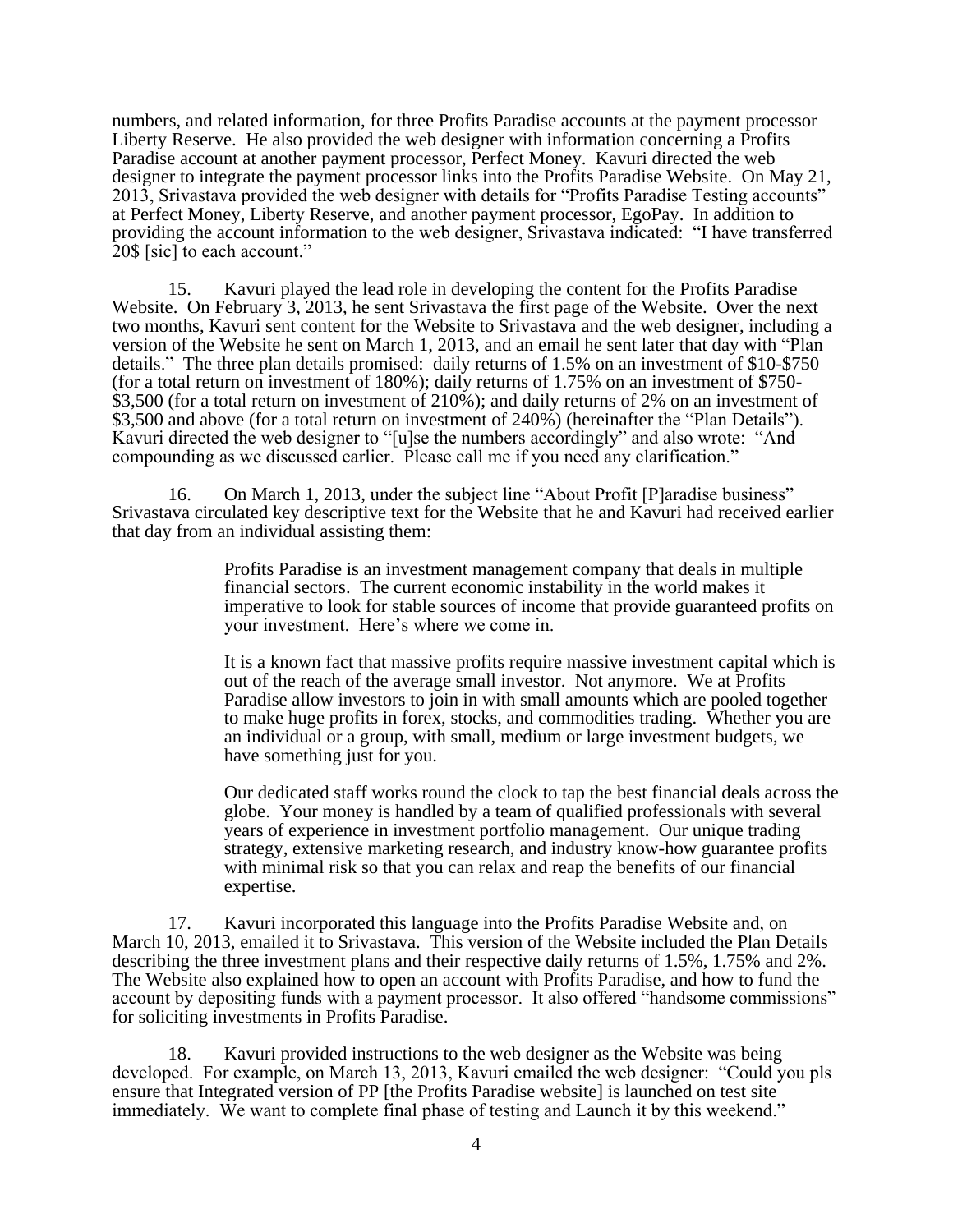Srivastava likewise provided instructions to the web designer. During this period, Kavuri and Srivastava worked hand in glove on the Website. For example, on March 22, 2013, Srivastava provided Kavuri with a critique of content Kavuri added to the Website. And at Kavuri's request, Srivastava agreed to provide him with a "Mission and Vision" paragraph for the Website.

19. Concurrently, Srivastava and Kavuri began to market Profits Paradise through social media sites that they or individuals assisting them created. On February 25, 2014, Kavuri emailed Srivastava: "And now the other imp. thing is the video creation for PP." Two weeks later, Kavuri emailed Srivastava a link to a YouTube video. His subject line read: "PP Video – Final Cut." A few weeks later, on March 23, Kavuri asked Srivastava to create a YouTube account and upload Kavuri's Profits Paradise video, which they could then link to the Profits Paradise Website. The published version of the YouTube video outlined the three investment plans and their returns—1.5% daily for Plan A, 1.75% daily for Plan B, and 2% daily for Plan C—and represented that an "experienced professional handles your investment portfolio." In truth, both Srivastava's and Kavuri's professional backgrounds are in software engineering and/or Internet marketing, and neither are investment advisers or have other professional investment experience. Like the Profits Paradise Website, the YouTube video did not include a mailing address, telephone number, or the name of any person associated with Profits Paradise. Excessive secrecy, such as hiding who is behind a Website and investment scheme, is a hallmark of high-yield investment schemes.

20. In March 2013, Srivastava assigned responsibilities for the marketing of Profits Paradise, including a "Facebook campaign," and marketing through Twitter and GooglePlus. In doing so, he announced that Kavuri "will lead the team from the front. With his passion we are sure of success." The Facebook page—created on or about February 23, 2013—described Profits Paradise as "an investment management company that deals in multiple financial sectors" and advertised the three investment plans that would purportedly yield daily returns of 1.5%, 1.75%, and 2%. The Facebook page also advertised Profits Paradise's "5% Referral Commission." Other postings on the Facebook page referred to the "[h]igh profits generated by our financial experts" and promised that investors could "Enjoy Hassle Free Income." The Facebook page did not include a mailing address, telephone number, or the name of any individual associated with Profits Paradise.

21. Profits Paradise's Twitter account linked to the Profits Paradise Website, and to the Profits Paradise YouTube video. One of the Tweets stated: "We allow investors to join with small amounts which are pooled together to make huge profits in Forex." Another Tweet stated: "Profits Paradise offers 3 lucrative plans that offer fixed returns daily." Yet another stated: "We encourage you to use your referral link and promotional banner on social media, blog, forum and email to share it with interested parties." The Twitter site did not include a mailing address, telephone number, or the name of any individual associated with Profits Paradise.

22. Profits Paradise's GooglePlus site also promoted investments in Profits Paradise. The GooglePlus site included the following statements, among others: "Our traders tap financial market trends and signals with stringent analysis and portfolio diversification spread over Forex, stocks, and commodity trading to ensure handsome profits for our customers," and "[w]e at Profits Paradise allow investors to join in with small amounts which are pooled together to make huge profits in forex, stocks and commodity trading." The GooglePlus site did not include a mailing address, telephone number, or the name of any individual associated with Profits Paradise.

23. The Profits Paradise Website and social media sites were available online from the spring of 2013 through early 2014. By December 2013, the Profits Paradise Facebook page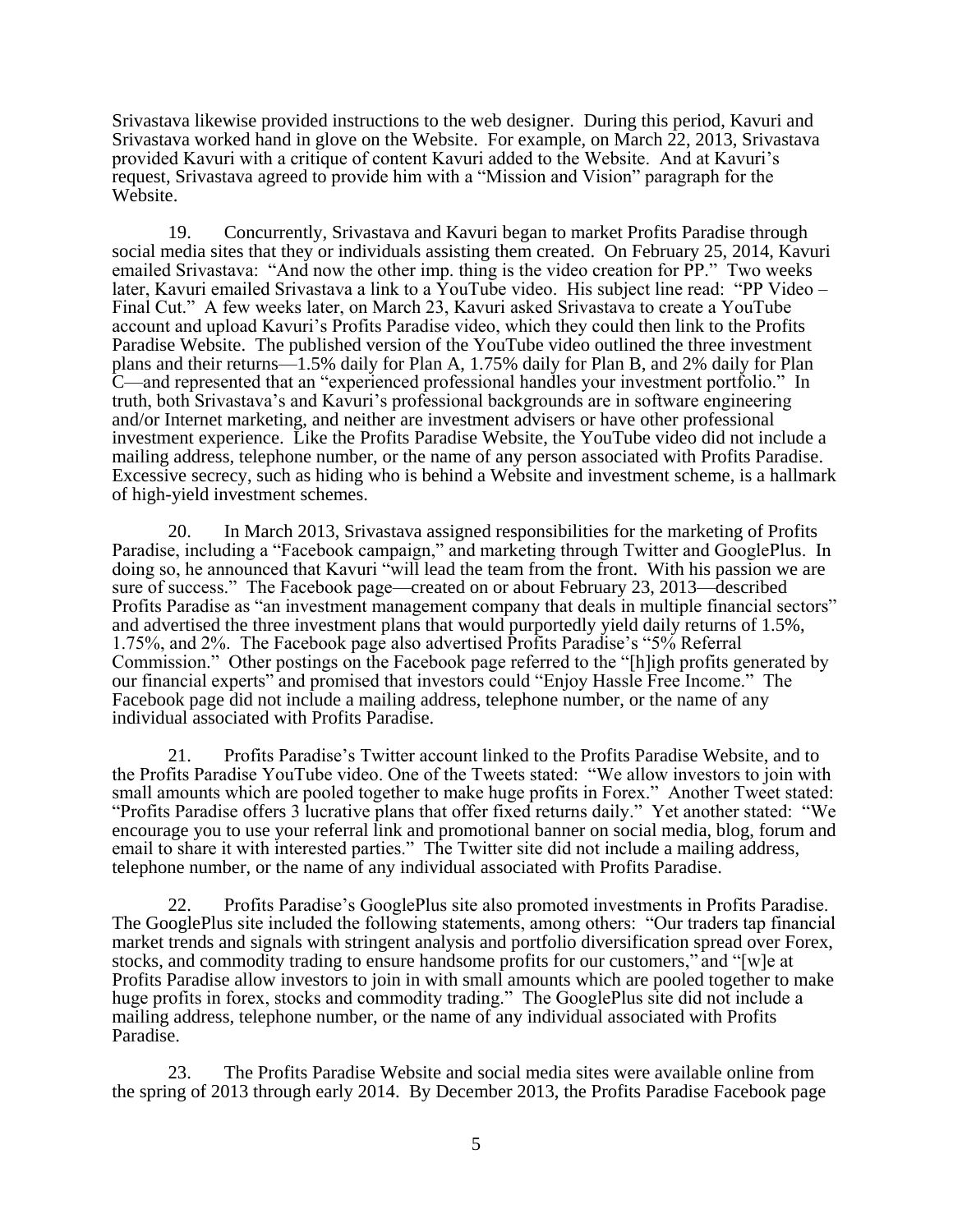had more than 3,000 "Likes." By mid-January 14, 2014, the Website had more than 4,000 visits each day, including more than 200 U.S. visits.

# **D. PROFITS PARADISE WAS A CLASSIC HIGH-YIELD OFFERING FRAUD SCHEME**

24. The published version of the Profits Paradise Website contained the description that Srivastava emailed Kavuri in early February 2013, including the representation that "[w]e at Profits Paradise allow investors to join in with small amounts which are pooled together to make huge profits in forex, stocks, and commodity trading." The Website also described the three investment plans that Profits Paradise was offering:



In offering these investments, the Website explained that "[e]ach plan has a term of 120 business days" and that "[p]rofits are returned daily to your ProfitsParadise account." The Website also explained that "you can compound your deposits in multiples of 10%," a subject Kavuri had instructed the web designer on.

25. The Website included links to online payment processors through which investors could fund their Profits Paradise accounts: "Opening an account with any of the four payment processors is a simple and easy process. Please click on your preferred processor to open on [sic] account and follow the instructions provided to fund them."

26. The Respondents offered investments in the United States and their conduct took place on U.S. territory. Their investment scheme also was directed at United States investors, and the scheme had foreseeable and substantial effects in the United States. Among other things, the Website used the ".com" domain name for global reach and appeal, was registered claiming a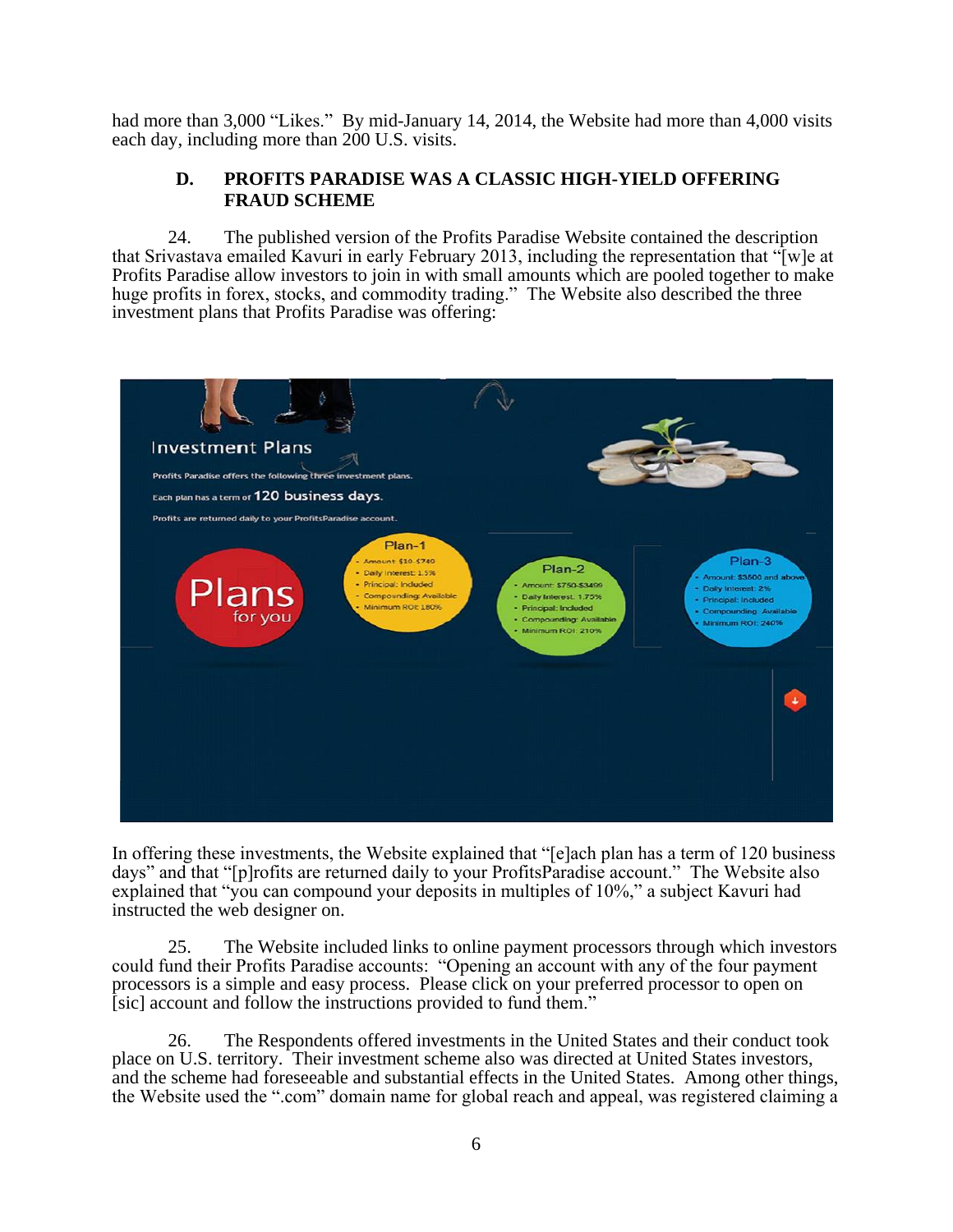physical location and point of contact within the United States, and contained writing in American English, using American spelling and the "\$" sign. Respondents' related social media sites, directed to attracting and funneling investors to the Website via Facebook, YouTube and GooglePlus, were likewise written in American English and designed to solicit United States investors. By mid-January 2014, the Respondents' Website had more than 200 visitors per day from the United States.

27. The Website also encouraged investors to solicit others to invest in Profits Paradise, by promising referral commissions: "Yes, you can earn handsome commissions through our Affiliate Partnership program without funding your account. Successful partners can expect extra bonuses from the management based on their marketing skills." The Website further encouraged investors to advertise Profits Paradise through social media and elsewhere: "We encourage you to use your referral link and promotional banners on social media, blogs, forums and email to share it with interested parties."

28. The investment returns promised by Profits Paradise were extraordinary—180%, 210%, or 240% in 120 business days—and far exceeded the returns investors could reasonably expect on legitimate investments. According to the Website, an investment of \$3,500 would yield a total return of \$8,400 (240%) in a 120-day period, without taking into account "compounding" that Profits Paradise offered. If the same investor reinvested only the principal amount for the second 120-day period available in a calendar year, he or she would have earned approximately \$16,800 (480%) annually, also without taking compounding into account.

29. The Website advertised that investors could "compound" their deposits "in multiples of 10%." It did not define the term compounding or otherwise explain its meaning. Instead, the Website contained a "Profits Calculator" that was intended to show investors the returns they could achieve through compounding. There, investors could type in two numbers: the dollar amount of their principal investment, and a "compounding %" of anywhere between 10% and 100% (in multiples of 10%). When the investor clicked the "Calculate" button, the Profits Calculator would display the results of compounding at the selected rate. According to the Website, compounded at a rate of 10%, an investor's initial \$3,500 deposit would yield a total return of \$9,483.01 (270.94%) after 120 days; at 50% compounding the same investment would yield USD \$16,102.71 (460.08%) after 120 days; at 100% compounding, \$34,178.07  $(976.52\%)$  after 120 days. If an investor reinvested the entire return  $(\$34,178.07)$  for a second 120-day period at 100% compounding, then that initial investment of \$3,500 would be worth \$333,753 (9,535.82%) at the end of a single year.

30. The Website used the following terms to describe the risk involved in the investment: "guaranteed profits," "guaranteed profits with minimal risk," and "stable sources of income."

31. The investment offered by the Respondents through their Website was never legitimate and is a classic example of a high-yield investment program. The fields of investment described in the Website—namely foreign exchange, stocks, and commodities— involve high risk and could not sustain the returns guaranteed by Profits Paradise. Such returns are far in excess of returns that would be yielded by a safe, if any, investment.

32. Also, the Profits Paradise offering was structured so that under certain conditions investors could never recover their principal investments. The Website set the following limitation on what investors could withdraw from their Profits Paradise accounts: "Minimum withdrawal is \$5. Maximum withdrawal is \$400 per day." As a result, if an investor were to invest \$20,000, he or she could not withdraw more than the earned interest at a rate of 2% per day or \$400; that is, the investor could not withdraw any of the principal. Therefore, any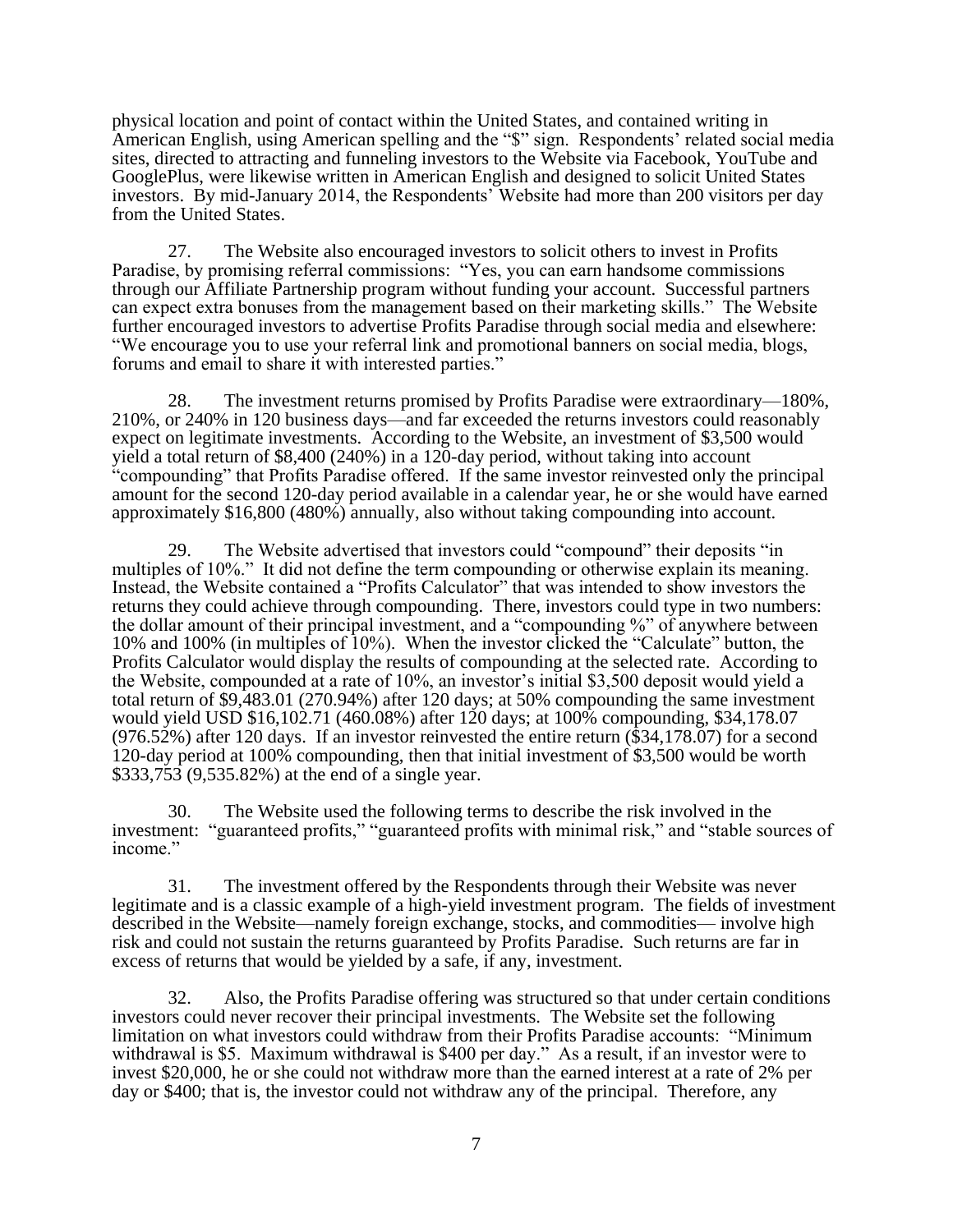investment above \$20,000 could never be repaid even if the investor withdrew \$400 each business day.

### **E. THE INVESTMENTS THAT PROFITS PARADISE OFFERED WERE SECURITIES**

33. The products offered by Profits Paradise were investment contracts because the Website: (a) solicited investors to deposit money, (b) that would purportedly be pooled with other investor money, (c) resulting in very high daily returns derived solely from the efforts of a team of purportedly qualified investment professionals.

34. The Profits Paradise offering was available to investors in the United States and worldwide, through the Website www.profitsparadise.com. The Respondents never registered the Profits Paradise offering or filed anything with the Commission.

35. During the Enforcement Division's investigation, on February 2, 2014, the Respondents allowed the domain name registration for www.profitsparadise.com to expire, removing publication of the Website from the Internet.

### **VIOLATIONS**

36. As a result of the conduct described above, the Respondents violated Sections  $17(a)(1)$  and (3) of the Securities Act, which prohibit fraudulent conduct in the offer or sale of securities.

### **III.**

In view of the allegations made by the Division of Enforcement, the Commission deems it necessary and appropriate that public administrative and cease-and-desist proceedings be instituted to determine:

A. Whether the allegations set forth in Section II hereof are true and, in connection therewith, to afford the Respondents an opportunity to establish any defenses to such allegations; and

B. Whether, pursuant to Section 8A of the Securities Act, the Respondents should be ordered to cease and desist from committing or causing any violations of, or any future violations of, Sections  $17(a)(1)$  and (3) of the Securities Act, whether the Respondents should be ordered to pay a civil penalty pursuant to Section 8A(g) of the Securities Act, and whether the Respondents should be ordered to pay disgorgement with reasonable interest pursuant to Section 8A(e) of the Securities Act.

#### **IV.**

IT IS ORDERED that a public hearing for the purpose of taking evidence on the questions set forth in Section III hereof shall be convened not earlier than 30 days and not later than 60 days from service of this Order at a time and place to be fixed, and before an Administrative Law Judge to be designated by further order as provided by Rule 110 of the Commission's Rules of Practice, 17 C.F.R. § 201.110.

IT IS FURTHER ORDERED that the Respondents shall file an Answer to the allegations contained in this Order within twenty (20) days after service of this Order, as provided by Rule 220 of the Commission's Rules of Practice, 17 C.F.R. § 201.220.